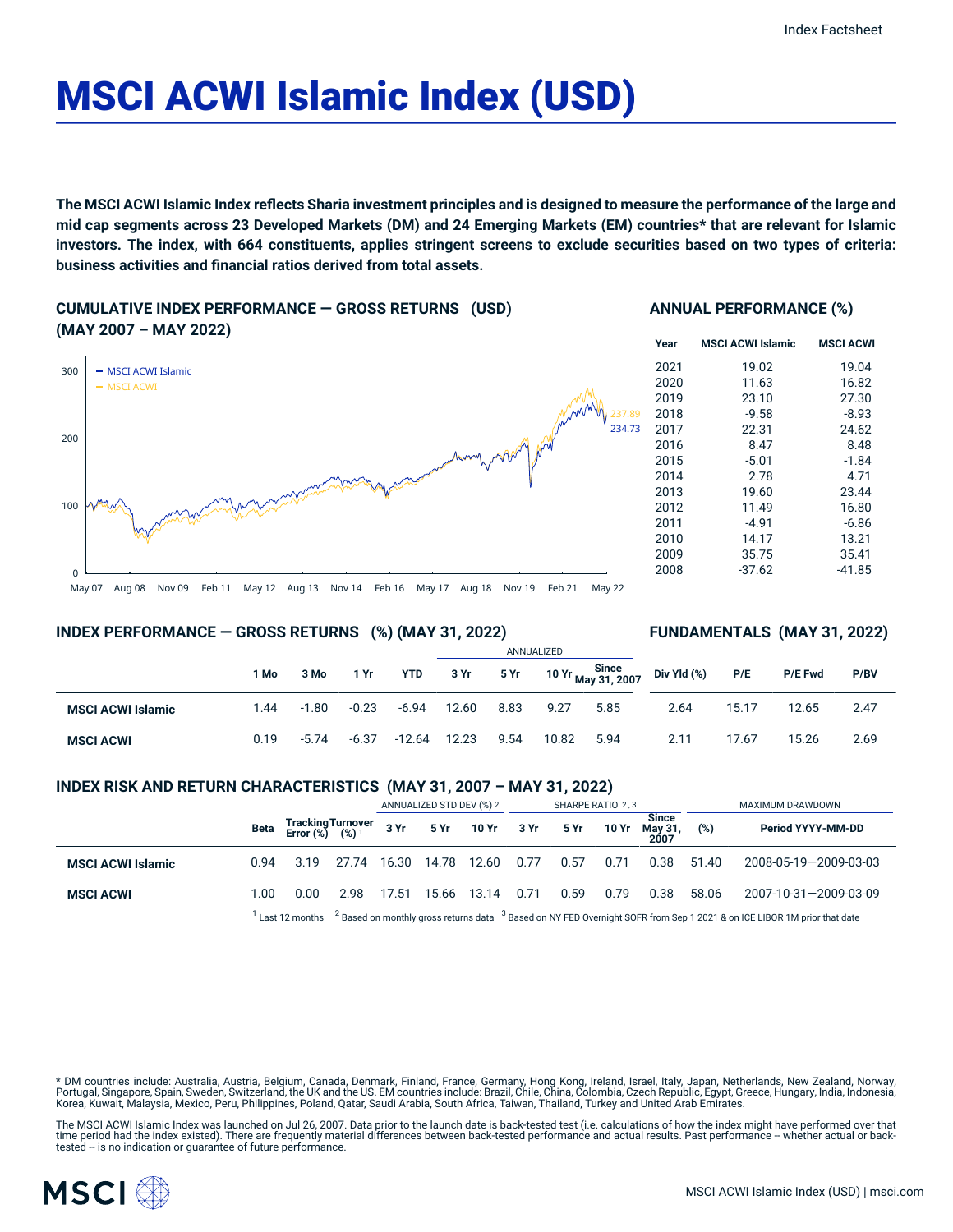## **INDEX CHARACTERISTICS**

|                     | <b>MSCI ACWI Islamic</b> | <b>MSCI ACWI</b> |  |  |  |  |  |
|---------------------|--------------------------|------------------|--|--|--|--|--|
| Number of           | 664                      | 2.933            |  |  |  |  |  |
| <b>Constituents</b> |                          |                  |  |  |  |  |  |
|                     | Weight $(*)$             |                  |  |  |  |  |  |
| Largest             | 3.48                     | 4.02             |  |  |  |  |  |
| <b>Smallest</b>     | 0.00                     | 0.00             |  |  |  |  |  |
| Average             | 0.15                     | 0.03             |  |  |  |  |  |
| <b>Median</b>       | 0.04                     | 0.01             |  |  |  |  |  |
|                     |                          |                  |  |  |  |  |  |

## **TOP 10 CONSTITUENTS**

|                          | Country   | Index<br>Wt. (%) | Parent<br>Index<br>$Wt.$ $(\%)$ | <b>Sector</b>       |
|--------------------------|-----------|------------------|---------------------------------|---------------------|
| TAIWAN SEMICONDUCTOR MFG | TW        | 3.48             | 0.78                            | Info Tech           |
| JOHNSON & JOHNSON        | US        | 3.46             | 0.78                            | <b>Health Care</b>  |
| <b>EXXON MOBIL CORP</b>  | US.       | 2.97             | 0.67                            | Energy              |
| PROCTER & GAMBLE CO      | US        | 2.62             | 0.59                            | <b>Cons Staples</b> |
| <b>CHEVRON CORP</b>      | US        | 2.46             | 0.55                            | Energy              |
| <b>PFIZER</b>            | US.       | 2.18             | 0.49                            | <b>Health Care</b>  |
| SAMSUNG ELECTRONICS CO   | <b>KR</b> | 1.90             | 0.43                            | Info Tech           |
| ROCHE HOLDING GENUSS     | <b>CH</b> | 1.75             | 0.39                            | <b>Health Care</b>  |
| MERCK & CO               | US.       | 1.70             | 0.38                            | <b>Health Care</b>  |
| <b>SHELL</b>             | GB        | 1.69             | 0.38                            | Energy              |
| Total                    |           | 24.21            | 5.45                            |                     |

## **FACTORS - KEY EXPOSURES THAT DRIVE RISK AND RETURN MSCI FACTOR BOX**



## **SECTOR WEIGHTS**



## **MSCI FaCS**



Neutral factor exposure (FaCS = 0) represents MSCI ACWI IMI.

## **COUNTRY WEIGHTS**



## **MSCI**<sup>®</sup>